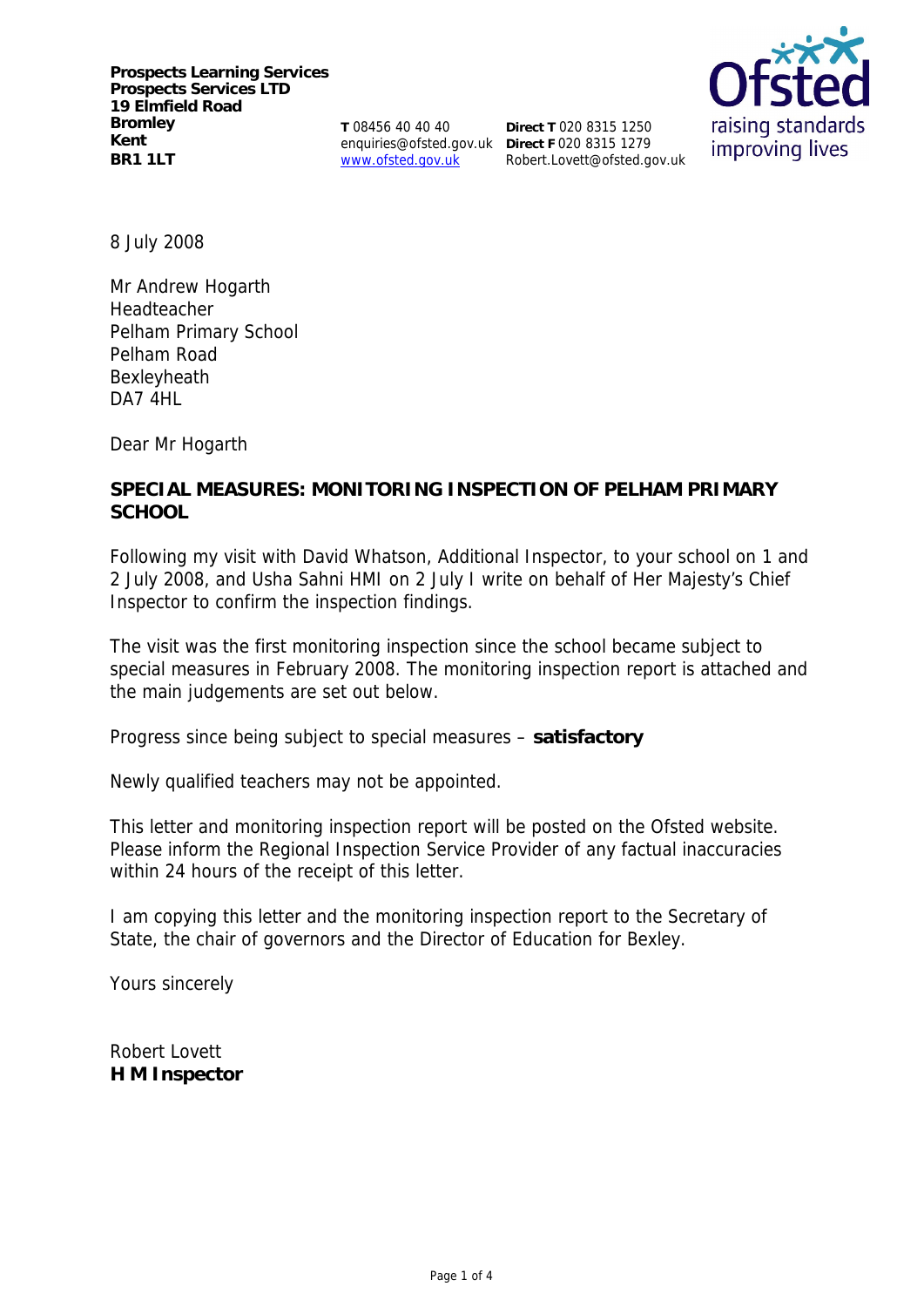

# **SPECIAL MEASURES: MONITORING OF PELHAM PRIMARY SCHOOL**

**Report from the first monitoring inspection: 1 and 2 July 2008**

## **Evidence**

Inspectors observed the school's work, scrutinised documents and met with the headteacher and deputy headteacher, subject leaders, other members of the leadership team and the chair of governors. They spoke to pupils, looked at pupils' work and met with the school improvement officer.

## **Context**

Since the school was inspected, the recently appointed headteacher has taken up his post full time. Subject leaders have been appointed for English, mathematics and science and the leadership team has been enlarged with new roles for key stage phase leaders. There is new leadership in place for the Foundation Stage.

#### **Achievement and standards**

While standards are rising, they remain below average. The school's tracking data indicates those pupils currently in Year 6 will reach standards in English, mathematics and science that are significantly higher than last year and may be close to average. Standards are rising most sharply in mathematics. The same tracking data shows that, while they are rising, standards throughout the school are not high enough and that the proportion of pupils making the expected levels of progress remains too low, particularly in writing. Lesson observations support the school's view that there is too much variation in pupils' progress between classes and year groups.

Children in the Foundation Stage are now making better progress because the provision and resources are better focused on children's learning. For example, the outside learning environment is better organised so that children's experience of learning is more active. Children make better progress in developing their speaking and listening skills than writing.

Progress on the areas for improvement identified by the inspection in February 2008:

Raise standards in English, mathematics and science – satisfactory

# **Personal development and well-being**

Pupils state that they feel safe, secure and happy at school. They are aware that the school is improving and particularly like the new system of rewarding good behaviour and effort. Pupils get on well in classrooms and in the playground. The school buildings and grounds are well kept and litter free indicating that pupils take pride in their school and care for their environment.

The importance of good attendance now has a high profile within the school. Parents are regularly reminded about it and pupils are rewarded for their good attendance.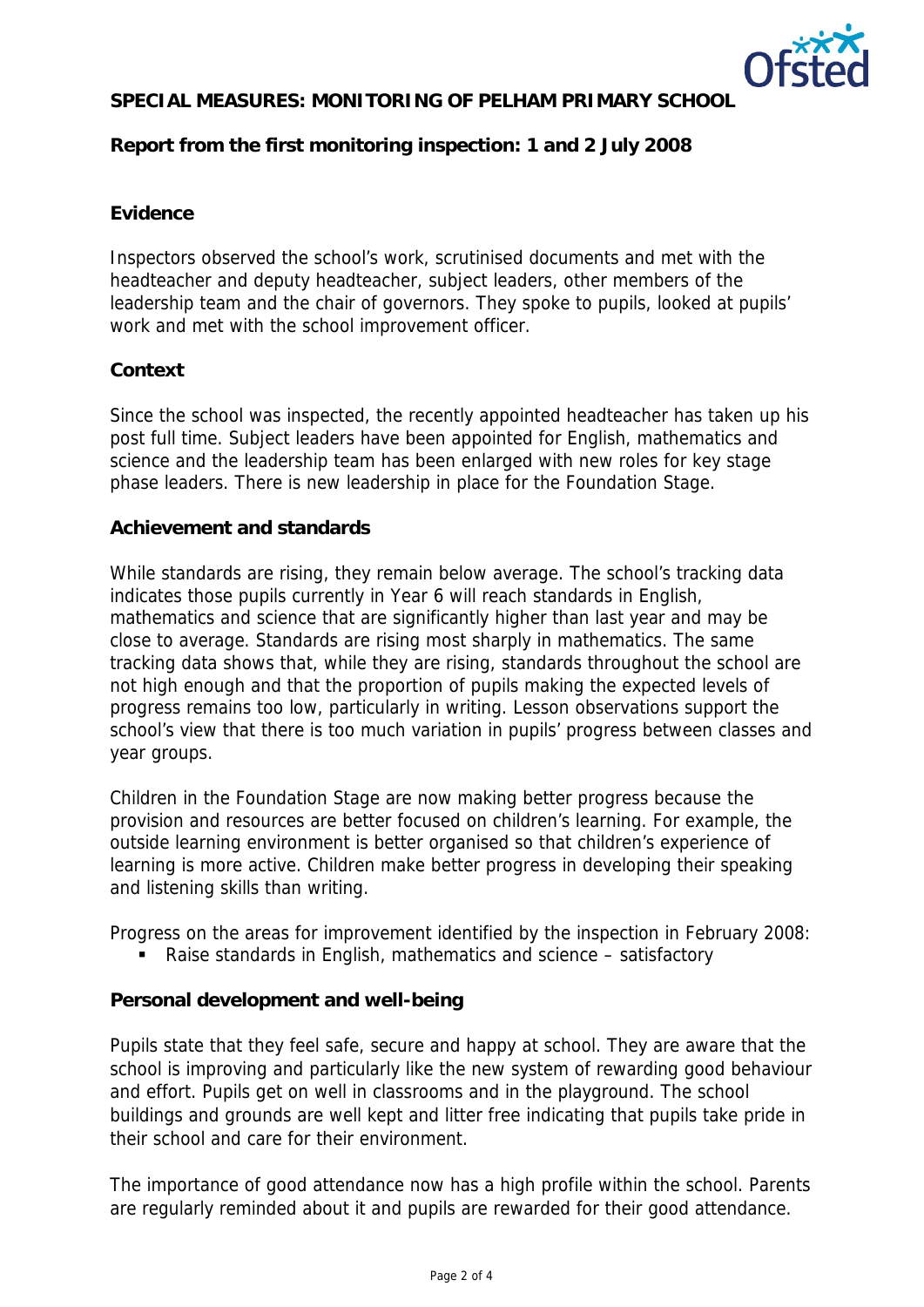

Those pupils whose attendance is unsatisfactory, or is at risk of being so, now receive targeted support. However, the attendance of a few pupils remains a cause for concern.

Progress on the areas for improvement identified by the inspection in February 2008:

Work with parents to improve attendance **–** good

# **Quality of provision**

Through additional training and frequent monitoring, the quality of teaching and learning has improved. There is now a greater proportion of good and outstanding lessons although a minority of lessons remain inadequate. Lesson planning now follows a consistent format and teachers frequently start their lessons by sharing the learning intentions with pupils. In most lessons, teachers consistently use the school's new approach to managing pupil behaviour. In the better lessons pupils are enthused by the fast pace and the range of questions and activities used by their teachers. In the best lessons pupils know exactly what they have to do because teachers' explanations are clear and they carefully check pupils understanding. In these lessons a challenge is frequently portrayed as fun and exciting. In the most effective classrooms, these high expectations are reflected in very good displays that celebrate pupils' achievements and exemplify high standards. However, some classrooms are cluttered and untidy. Too often classroom displays are not of a high enough quality and do not reflect sufficiently high expectations. Additional adult support is often deployed well, but too often they tell pupils what they should know or do rather than question them, to develop their thinking and extend their learning.

The curriculum is appropriately focused on raising achievement in English and mathematics.

The school's current system of assessing and monitoring pupil progress is cumbersome. However, teachers are increasingly using this information to inform their planning and improve pupil progress. Teachers are therefore becoming more accountable for their pupils' progress. Pupils are often given targets in English and mathematics, but they do not always know them or what they need to do to improve further.

Progress on the areas for improvement identified by the inspection in February 2008:

 Ensure that teaching consistently challenges pupils to achieve as well as they can **–** satisfactory

**Leadership and management**

At the time of the last inspection, leadership and management were inadequate. The recently appointed headteacher has been instrumental in transforming and improving the structure of the school's leadership and management. He has improved subject leadership by ensuring that subject leaders have clear job descriptions and time to carry out their responsibilities. They have used this time well to monitor the quality of teaching and learning and to introduce measures intended to improve consistency and raise standards. They coordinate their work well and there are now clearer lines